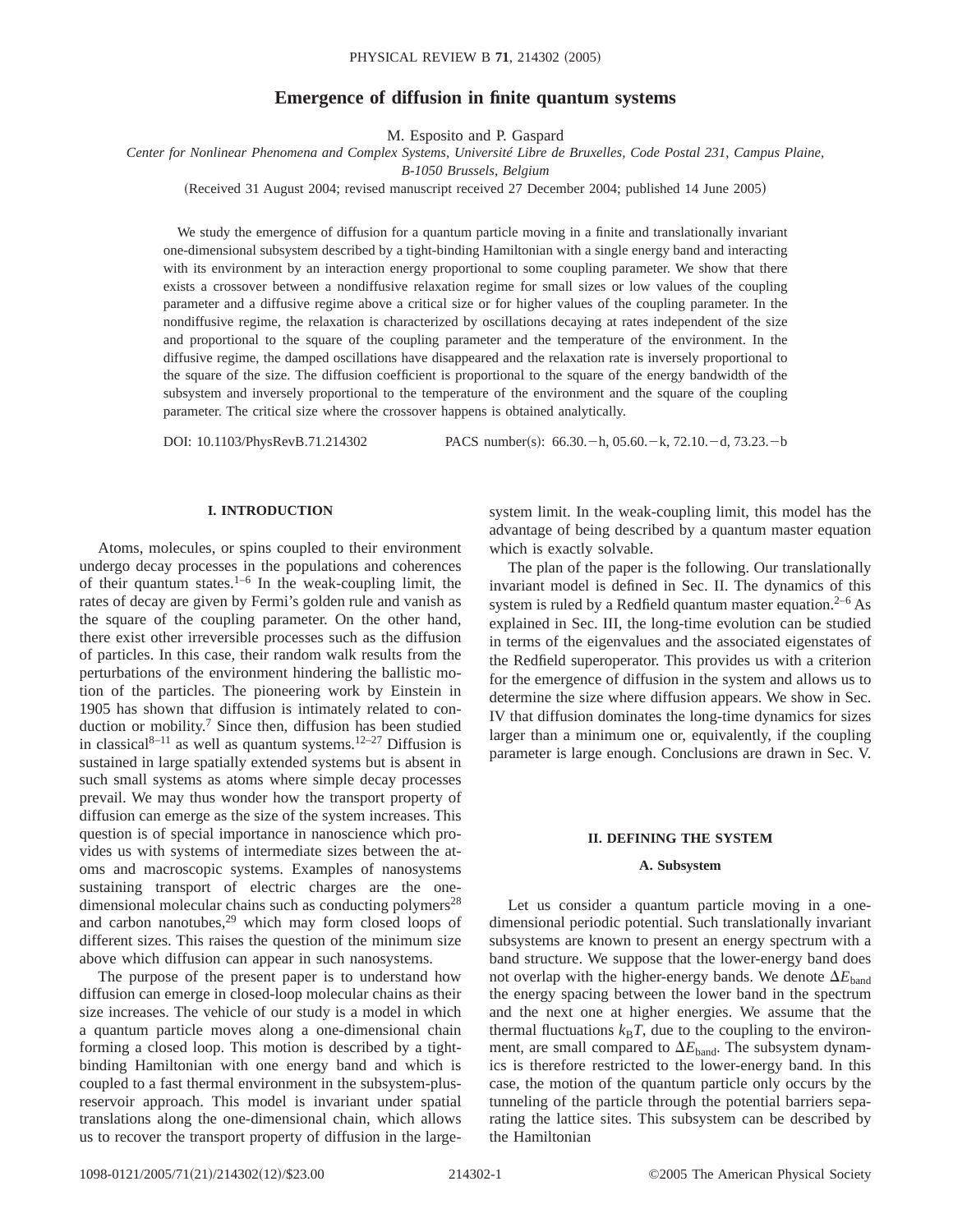$$
\hat{H}_{s} = \begin{pmatrix}\nE_{0} & -A & 0 & 0 & \dots & 0 & -A \\
-A & E_{0} & -A & 0 & \dots & 0 & 0 \\
0 & -A & E_{0} & -A & & 0 & 0 \\
\vdots & & \ddots & \ddots & \ddots & & \vdots \\
0 & 0 & & -A & E_{0} & -A & 0 \\
0 & 0 & \dots & 0 & -A & E_{0} & -A \\
-A & 0 & \dots & 0 & 0 & -A & E_{0}\n\end{pmatrix}_{N \times N},
$$
\n(1)

represented in the site basis  $|l\rangle$ , where *l* takes the values *l* =0,1,...,*N*−1. *N* is the length of the chain. We have here chosen periodic (Born–van Karman) boundary conditions because the chain is supposed to form a closed loop.

Such a Hamiltonian, often called tight-binding or Hückel Hamiltonian, is a simple model of a spatially periodic subsystem and has therefore a wide range of applications. The tight-binding Hamiltonian is for instance commonly used in solid-state physics to describe the electronic band structure of weakly interacting solids<sup>7</sup> and in polymer physics to describe electronic conduction along the polymer backbone or polymer optical properties,<sup>28</sup> as well as to understanding the conduction properties of carbon nanotubes.<sup>29</sup> This Hamiltonian describes a process of quantum tunneling from site to site. The parameter *A* is given in terms of the overlap between the wave functions localized at the sites and is proportional to the quantum amplitude of tunneling.

The stationary Schrödinger equation of the tight-binding Hamiltonian is given by

$$
\hat{H}_{\rm s}|k\rangle = \epsilon_k|k\rangle,\tag{2}
$$

where the eigenvalues are

$$
\epsilon_k = E_0 - 2A \cos k \frac{2\pi}{N} \tag{3}
$$

and the eigenvectors

$$
\langle l|k\rangle = \frac{1}{\sqrt{N}} e^{ilk2\pi/N},\tag{4}
$$

with *k*=0,1,...,*N*−1. The closure relation is given by

$$
\frac{1}{N} \sum_{l=0}^{N-1} e^{il(k-k')2\pi/N} = \delta_{kk'}.
$$
 (5)

Accordingly, the energy spectrum of the Hamiltonian  $(1)$ contains a single energy band of width 4*A* and the motion of the particle would be purely ballistic without coupling to a fluctuating environment.

#### **B. Coupling to the environment**

We now suppose that the subsystem is embedded in a large environment.

The Hamiltonian of the total system composed of the onedimensional chain and its environment (or heat bath) is given by

$$
\hat{H}_{\text{tot}} = \hat{H}_{\text{s}} + \hat{H}_{\text{b}} + \lambda \sum_{l} \hat{S}_{l} \hat{B}_{l},
$$
\n(6)

where  $\hat{H}_b$  is the environment Hamiltonian,  $\hat{S}_l$  the subsystem coupling operators,  $\hat{B}_l$  the environment coupling operators, and  $\lambda$  the coupling parameter which measures the intensity of the interaction between the subsystem and its environment. We adopt the convention that  $\hbar = 1$ .

The reduced dynamics for the density matrix  $\hat{\rho}(t)$  $=Tr_b\hat{\rho}_{tot}(t)$  of the subsystem is known to obey a Redfield quantum master equation for weak coupling to the environment. $2-6$  This equation can be systematically derived from the complete von Neumann equation for the total system by second-order perturbation theory and its validity has been abundantly tested in many different contexts.<sup>30-32</sup> On time scales longer than the correlation time of the environment, the Redfield quantum master equation is Markovian and reads

$$
\frac{d\hat{\rho}}{dt} = \hat{\hat{\mathcal{L}}}_{\text{Red}} \hat{\rho} = -i[\hat{H}_s, \hat{\rho}] \n+ \lambda^2 \sum_{l} (\hat{T}_l \hat{\rho} \hat{S}_l + \hat{S}_l^{\dagger} \hat{\rho} \hat{T}_l^{\dagger} - \hat{S}_l \hat{T}_l \hat{\rho} - \hat{\rho} \hat{T}_l^{\dagger} \hat{S}_l^{\dagger}) + O(\lambda^3),
$$
\n(7)

where  $\hat{\hat{\mathcal{L}}}_{\text{Red}}$  is called the Redfield superoperator and

*d*r*ˆ*

$$
\hat{T}_l = \sum_{l'} \int_0^\infty d\tau \, \alpha_{ll'}(\tau) e^{-i\hat{H}_s \tau} \hat{S}_{l'} e^{i\hat{H}_s \tau}.
$$
 (8)

The correlation function of the environment which contains all the necessary information to describe the coupling of the subsystem to its environment is given by

$$
\alpha_{ll'}(\tau) = \mathrm{Tr}_{\mathbf{b}} \hat{\rho}_{\mathbf{b}}^{\text{eq}} e^{i\hat{H}_{\mathbf{b}}\tau} \hat{B}_l e^{-i\hat{H}_{\mathbf{b}}\tau} \hat{B}_{l'},\tag{9}
$$

where  $\hat{\rho}_{b}^{\text{eq}}$  is the canonical equilibrium state of the environment.

Let us now specify the interaction of the subsystem with its environment. We define the subsystem coupling operators as

$$
\langle l'|\hat{S}_l|l''\rangle = \delta_{ll'}\delta_{ll''}.
$$
\n(10)

These operators are diagonal in the site basis of the subsystem taking the unit value if the particle is located on the site *l* and zero otherwise.

Now, we need to specify the correlation functions. We assume in our model that the correlation time of the environment  $(\tau_b=1/\omega_b)$  is short compared to the shortest time scale of the subsystem  $(\tau_s = \pi/2A)$ . Furthermore, we suppose that the range of the spatial correlations of the environment fluctuations is shorter than the distance between two neighboring lattice sites of the subsystem:  $\alpha_{ll'}(\tau) \approx \alpha(\tau) \delta_{ll'}$ . We can therefore rewrite Eq.  $(8)$  as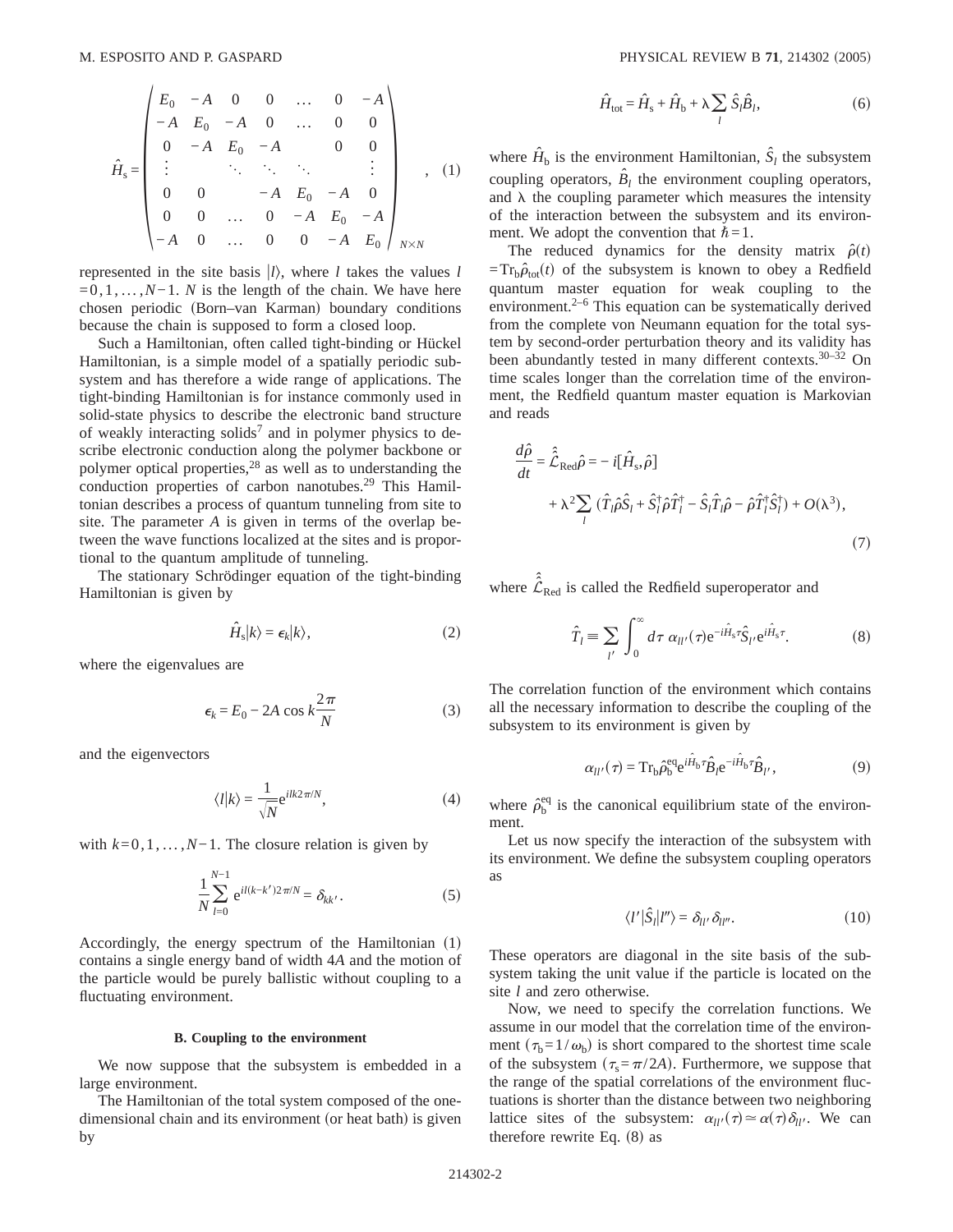$$
\hat{T}_l \simeq \hat{S}_l \int_0^\infty d\tau \; \alpha(\tau) \equiv Q \; \hat{S}_l. \tag{11}
$$

If we also assume that the environment is Ohmic and that its temperature is large enough so that the thermal time  $t_{\text{th}}$  $=1/k_BT$  is shorter than its correlation time  $\tau_b$ , we find that the constant *Q* characterizing the interaction of the subsystem with the environment is proportional to the temperature:

$$
Q = \pi K k_{\text{B}} T,\tag{12}
$$

(see Appendix A).

Accordingly, under the assumptions

$$
t_{\rm th} \ll \tau_{\rm b} \ll \tau_{\rm s},\tag{13}
$$

the Redfield equation of our model takes the final form

$$
\frac{d\hat{\rho}}{dt} = \hat{\hat{\mathcal{L}}}_{\text{Red}} \hat{\rho} = -i[\hat{H}_{\text{s}}, \hat{\rho}] \n+ \lambda^2 Q \sum_{l} (2\hat{S}_l \hat{\rho} \hat{S}_l - \hat{S}_l^2 \hat{\rho} - \hat{\rho} \hat{S}_l^2) + O(\lambda^3).
$$
\n(14)

It can easily be verified by projecting this equation onto the site basis that it is translationally invariant (shifting all the site indices appearing in the projected equation by a constant does not modify the equation). Furthermore, this equation preserves the complete positivity of the density matrix because it has the Lindblad form<sup>33</sup> which is the result of a coupling with delta correlation functions.6

## **III. DIAGONALIZING THE REDFIELD SUPEROPERATOR**

The eigenvalues  $s<sub>v</sub>$  and associated eigenstates  $\hat{\rho}^v$  of the Redfield superoperator are defined by

$$
\hat{\hat{\mathcal{L}}}_{\text{Red}} \; \hat{\rho}^{\nu} = s_{\nu} \; \hat{\rho}^{\nu},\tag{15}
$$

where  $\nu$  is a set of parameters labeling the eigenstates. Because the Redfield superoperator is not anti-Hermitian, its eigenvalues can be complex numbers with a nonzero real part. The eigenvalue problem of the Redfield superoperator is important because the time evolution of the quantum master equation can then be decomposed onto the basis of the eigenstates as

$$
\hat{\rho}(t) = e^{\hat{\hat{\mathcal{L}}}_{\text{Red}^t}} \hat{\rho}(0) = \sum_{\nu=1}^{N^2} c_{\nu}(0) e^{s_{\nu}t} \hat{\rho}^{\nu}.
$$
 (16)

The dynamics is therefore given by a linear superposition of exponential or oscillatory exponential functions of time, which describes the relaxation toward the stationary equilibrium state. Since the reduced density matrix of the subsystem has  $N^2$  elements, there is a total of  $N^2$  eigenvalues and associated eigenstates.

#### **A. Bloch theorem for the density matrix**

Since the system is invariant under spatial translations, we can apply the Bloch theorem to the eigenstates of the Redfield superoperator. Thanks to this theorem, the state space of the superoperator can be decomposed into independent superoperators acting onto decoupled sectors associated with a Bloch number, also called the wave number.<sup>7</sup> We emphasize that the Bloch theorem is here applied to density matrices instead of wave functions.

Let us define the superoperator  $\hat{f}_a$  of the spatial translation by *a* sites along the system  $(a$  is an integer) as

$$
\sum_{m,m'} (\hat{\hat{\mathcal{T}}}_a)_{ll',mm'} \rho_{mm'}^{\nu} = \rho_{l+a,l'+a}^{\nu}, \qquad (17)
$$

where we use the notation

$$
\langle l|\hat{\rho}|l'\rangle = \rho_{ll'}.\tag{18}
$$

This superoperator must have the group property

$$
\hat{\hat{\mathcal{T}}}_a \hat{\hat{\mathcal{T}}}_{a'} = \hat{\hat{\mathcal{T}}}_{a'} \hat{\hat{\mathcal{T}}}_a = \hat{\hat{\mathcal{T}}}_{a+a'}.
$$
\n(19)

Because of the translational symmetry of the system, the translation superoperators commute with the Redfield superoperator:

$$
\hat{\hat{\mathcal{T}}}_a \hat{\hat{\mathcal{L}}}_{\text{Red}} \hat{\rho}(t) = \hat{\hat{\mathcal{L}}}_{\text{Red}} \hat{\hat{\mathcal{T}}}_a \hat{\rho}(t). \tag{20}
$$

Therefore, the Redfield superoperator and the translation superoperators have a basis of common eigenstates. If  $\tau(a)$ denotes the eigenvalues of the translation superoperator, we have that

$$
\hat{\hat{\mathcal{T}}}_a \hat{\rho}^\nu = \tau(a)\hat{\rho}^\nu = e^{iqa}\hat{\rho}^\nu,\tag{21}
$$

where  $q$  is the Bloch number, also called the wave number. In the site basis, Eq.  $(21)$  becomes

$$
\rho_{l+a,l'+a}^{\nu} = e^{iqa} \rho_{ll'}^{\nu}.
$$
 (22)

A useful consequence is that

$$
\rho_{ll'}^{\nu} = e^{iql} \rho_{0,l'-l}^{\nu}.
$$
 (23)

In order to determine the allowed values of the Bloch number, we write by using Eq.  $(4)$  such that

$$
\rho_{ll'}^{\nu} = \frac{1}{N} \sum_{k,k'} \langle k | \hat{\rho}^{\nu} | k' \rangle e^{i(lk - l'k')2\pi/N}
$$
 (24)

and

$$
\rho_{l+1,l'+1}^{\nu} = \frac{1}{N} \sum_{k,k'} \langle k | \hat{\rho}^{\nu} | k' \rangle e^{i(lk-l'k')2\pi/N} e^{i(k-k')2\pi/N}.
$$
 (25)

Due to Eq.  $(22)$ , we also have

$$
\rho_{l+1,l'+1}^{\nu} = e^{iq} \rho_{ll'}^{\nu}.
$$
 (26)

Multiplying both sides of Eqs. (25) and (26) by  $\langle l'|k'''\rangle$  $\times \langle k''|l\rangle$ , taking the sum  $\Sigma_{l,l'}$  of it, and identifying them, we get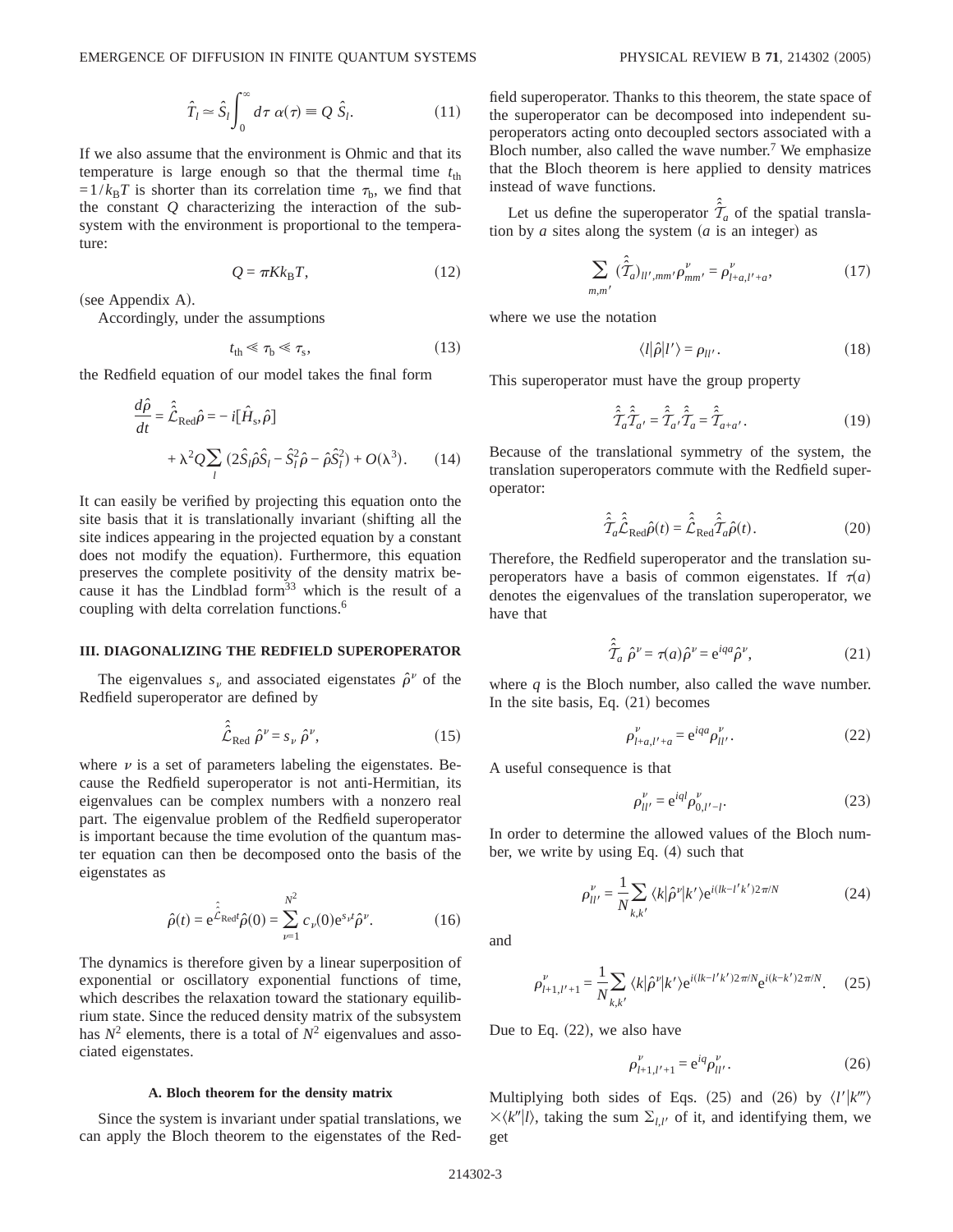$$
e^{iq}\langle k|\hat{\rho}^{\nu}|k'\rangle = e^{i(k-k')2\pi/N}\langle k|\hat{\rho}^{\nu}|k'\rangle.
$$
 (27)

Now, we notice that if  $q \neq (k-k')2\pi/N$ , then  $\langle k|\hat{\rho}^{\nu}|k'\rangle = 0$ . Using finally the periodicity

$$
\rho_{l+N,l'}^{\nu} = \rho_{ll'}^{\nu},\tag{28}
$$

$$
\rho_{l,l'+N}^{\nu} = \rho_{ll'}^{\nu},\tag{29}
$$

we find with Eq.  $(22)$  that the Bloch number takes the values

$$
q = j\frac{2\pi}{N}
$$
, where  $j = 0, 1, ..., N - 1$ . (30)

Accordingly, the Redfield superoperator can be blockdiagonalized into *N* independent blocks, which each contains *N* eigenvalues as we shall see in the following.

## **B. Simplifying the problem**

We will now formulate the eigenvalue problem of the Redfield superoperator in each sector labeled by a given wave number *q*.

For this purpose, we project Eq.  $(15)$  onto the site basis using the explicit expression  $(14)$  of the Redfield superoperator. We get

$$
s_{\nu}\rho_{ll'}^{\nu} = -iA(-\rho_{l-1,l'}^{\nu} - \rho_{l+1,l'}^{\nu} + \rho_{l,l'-1}^{\nu} + \rho_{l,l'+1}^{\nu})
$$
  
+ 2\lambda^2 Q(\delta\_{ll'} - 1)\rho\_{ll'}^{\nu}. (31)

Using Eq. (23) and replacing  $l'$ −*l* by *l*, we get

$$
(s_{\nu} + 2Q\lambda^2)\rho_{0l}^{\nu} = 2A\left(\sin\frac{q}{2}\right)(e^{-iq/2}\rho_{0,l+1}^{\nu} - e^{iq/2}\rho_{0,l-1}^{\nu})
$$

$$
+ 2Q\lambda^2\rho_{00}^{\nu}\delta_{0l}.
$$
(32)

Making the change of variable

$$
\rho_{0l}^{\nu} = i^{-l} e^{i(q/2)l} f_l,
$$
\n(33)

we obtain the simpler eigenvalue equation

$$
\mu_{\nu} f_l = \delta_0 f_l - i\beta (f_{l-1} + f_{l+1}), \qquad (34)
$$

where

and

$$
\beta = \frac{A}{Q\lambda^2} \sin\frac{q}{2}.\tag{36}
$$

 $\mu_v = \frac{s_v}{2Q\lambda^2} + 1$  (35)

#### **C. Spectrum of Redfieldian eigenvalues**

We can write the expression  $(34)$  in matrix form (we no longer write the index  $\nu$  to simplify the notation)

$$
\mu \vec{f} = \hat{W}\vec{f},\tag{37}
$$

where  $\mu$  are the eigenvalues,  $\vec{f} = (f_0, \ldots, f_{N-1})$  the eigenvectors of size *N*, and  $\hat{W}$  the  $N \times N$  matrix

$$
\begin{pmatrix}\n1 & -i\beta & -i\beta i^{-N}e^{iNq/2} \\
-i\beta & 0 & -i\beta \\
-i\beta & 0 & -i\beta \\
\vdots & \vdots & \ddots \\
-i\beta i^{N}e^{-iNq/2} & -i\beta & 0 \\
-i\beta i^{N}e^{-iNq/2} & -i\beta & 0\n\end{pmatrix}
$$
\n(38)

where the matrix elements in the off-diagonal corners guarantee the periodic boundary conditions  $(28)$  and  $(29)$ . We have therefore that  $f_l = f_{l+N}$ .

The complete spectrum of the  $N^2$  eigenvalues of the Redfield superoperator has been calculated by the numerical diagonalization of Eq.  $(38)$  and is depicted in Fig. 1 as a function of the wave number *q*.

In Fig. 1(a), we depict the spectrum in the case  $A/Q\lambda^2$  $\langle \frac{1}{2} \rangle$ . In this case, we observe two families of eigenvalues. A branch containing a single eigenvalue for each value of the wave number q and connected to  $\mu$ =1 when the wave number vanishes. According to Eq. (35), the value  $\mu=1$  corresponds to the eigenvalue  $s=0$  of the stationary equilibrium state. Moreover, this branch is seen in Fig.  $1(a)$  to approach  $\mu$ =1 with a quadratic dependence on the wave number *q* as

$$
s^{(D)} = -Dq^2 + O(q^4). \tag{39}
$$

As confirmed by the following analysis, this behavior shows that these eigenvalues are responsible for diffusion in the system and *D* is the diffusion coefficient which can be calculated analytically as shown here below.

Beside the *N* eigenvalues of the branch of diffusion, we also find many other eigenvalues, precisely  $N^2$ −*N* of them, which are located slightly above the plane Re  $\mu$ =0 with a nonvanishing imaginary part for most of them. Here, Eq.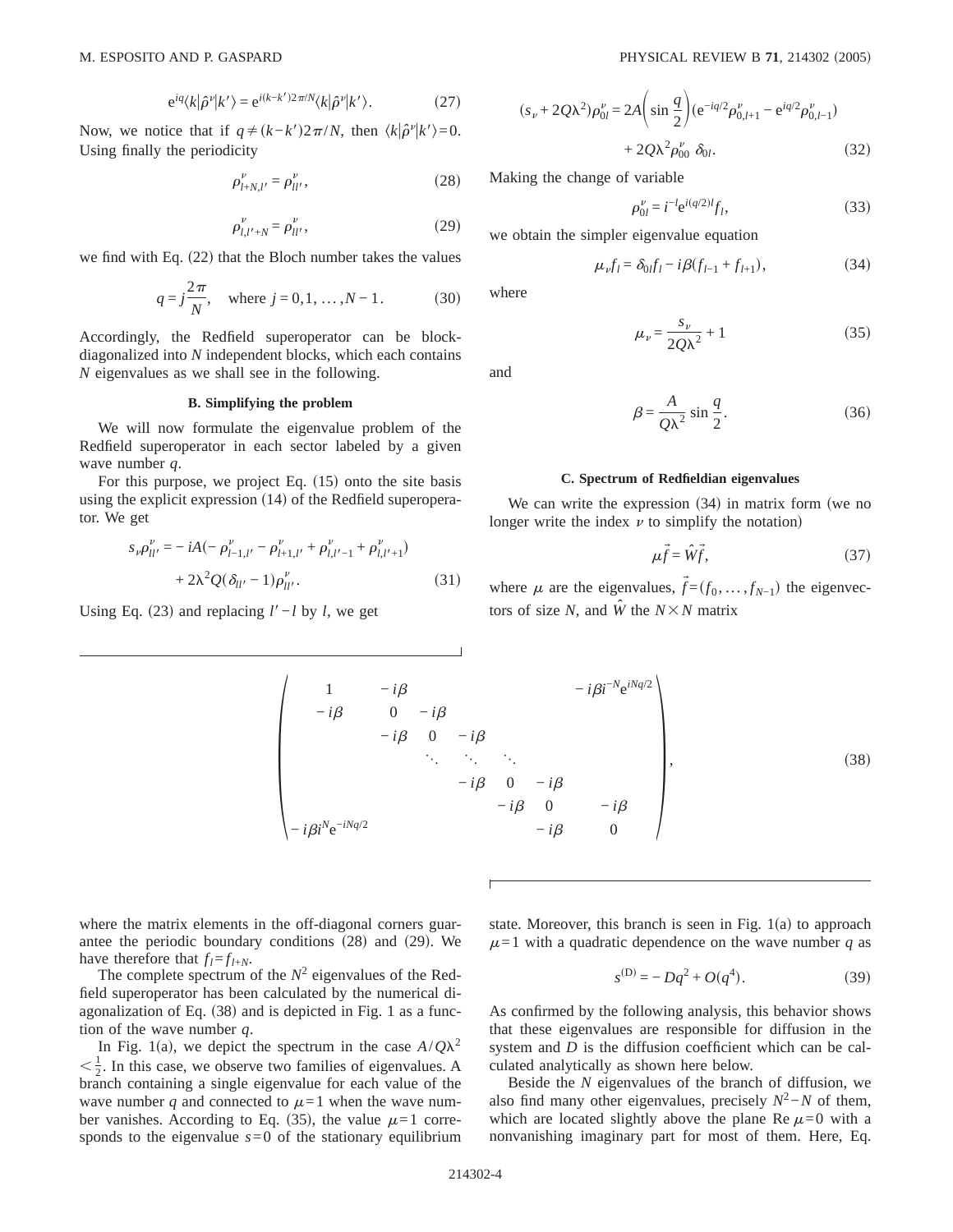

FIG. 1. Complete spectrum of the eigenvalues  $\mu_{q\theta}$  related to the eigenvalues of the Redfield superoperator by Eq.  $(50)$ . The system size is here *N*=21. In (a),  $A/Q\lambda^2 = 0.4$ . In (b),  $A/Q\lambda^2 = 0.7$ . In (c),  $A/Q\lambda^2 = 10$ .

 $(35)$  shows that the real part of these eigenvalues is given by

$$
\text{Re } s^{(C)} \simeq -2Q\lambda^2. \tag{40}
$$

Therefore, these eigenvalues describe decays at rates which are approximately equal to  $2Q\lambda^2$ . Since they behave as  $\lambda^2$ , they can be explained by Fermi's golden rule. The eigenvalues with a nonvanishing imaginary part are associated with damped oscillations. The imaginary parts are essentially the Bohr frequencies of the Hamiltonian subsystem  $(1)$ . We may thus interpret most of these eigenvalues as responsible for the process of decoherence of the quantum coherences. Since they have larger decay rates than the eigenvalues of the diffusive branch, they correspond to faster transients so that the long-time dynamics will be dominated in the case of Fig.  $1(a)$  by diffusion, as shown in the following.

On the other hand, if  $A/Q\lambda^2 > \frac{1}{2}$ , the diffusive eigenvalues disappear for some value of the wave number, as observed in Fig. 1(b). For very large values of  $A/Q\lambda^2 > \frac{1}{2}$ , the diffusive branch of the spectrum is reduced to the sole eigenvalue at  $q=0$ , as seen in Fig. 1(c). In this case, diffusion has disappeared from the spectrum which only contains eigenvalues associated with damped oscillatory behavior (coherent eigenvalues). Hence diffusion can be supposed to have disappeared when its last nonzero eigenvalue has disappeared as in Fig. 1(c). This happens if the parameter  $A/Q\lambda^2$  is large enough, as observed in Fig. 1. In order to obtain the precise value of this crossover, we need analytical expressions for the eigenvalues. This is the purpose of the next subsection.

#### **D. Analytical expressions for the eigenvalues**

The eigenvalues of the diffusive branch are obtained by going back to the eigenvalue equation  $(34)$  and assuming that the diffusive eigenvector satisfies  $f_l = f_{-l}$ .

If  $l=0$  in Eq. (34) and using  $f_1 = f_{-1}$ , we get

$$
\frac{1-\mu}{2} = i\beta \frac{f_1}{f_0}.\tag{41}
$$

For  $l \neq 0$ , Eq. (34) gives

$$
\frac{f_l}{f_{l-1}} = \frac{-i\beta}{\mu + i\beta \frac{f_{l+1}}{f_l}}.\tag{42}
$$

Using Eqs.  $(41)$  and  $(42)$ , we obtain by recurrence the continuous fraction

$$
\frac{1-\mu}{2} = i\beta \frac{-i\beta}{\mu + i\beta \frac{-i\beta}{\mu + i\beta \frac{-i\beta}{\mu + \cdots}}}.
$$
(43)

Defining  $x \equiv (1 - \mu)/2$ , Eq. (43) becomes

$$
x = i\beta \frac{-i\beta}{\mu + x}.
$$
 (44)

By solving  $x^2 + \mu x - \beta^2 = 0$ , we finally find that

$$
\mu = \mu^{(D)} = \sqrt{1 - (2\beta)^2},\tag{45}
$$

which is real if  $\beta$ <1/2. According to Eq. (35), the corresponding eigenvalue of the Redfield superoperator is given by

$$
s^{(D)} = -2Q\lambda^2 + 2Q\lambda^2\sqrt{1 - (2\beta)^2}.
$$
 (46)

The dependence on the wave number is given by Eq.  $(36)$  as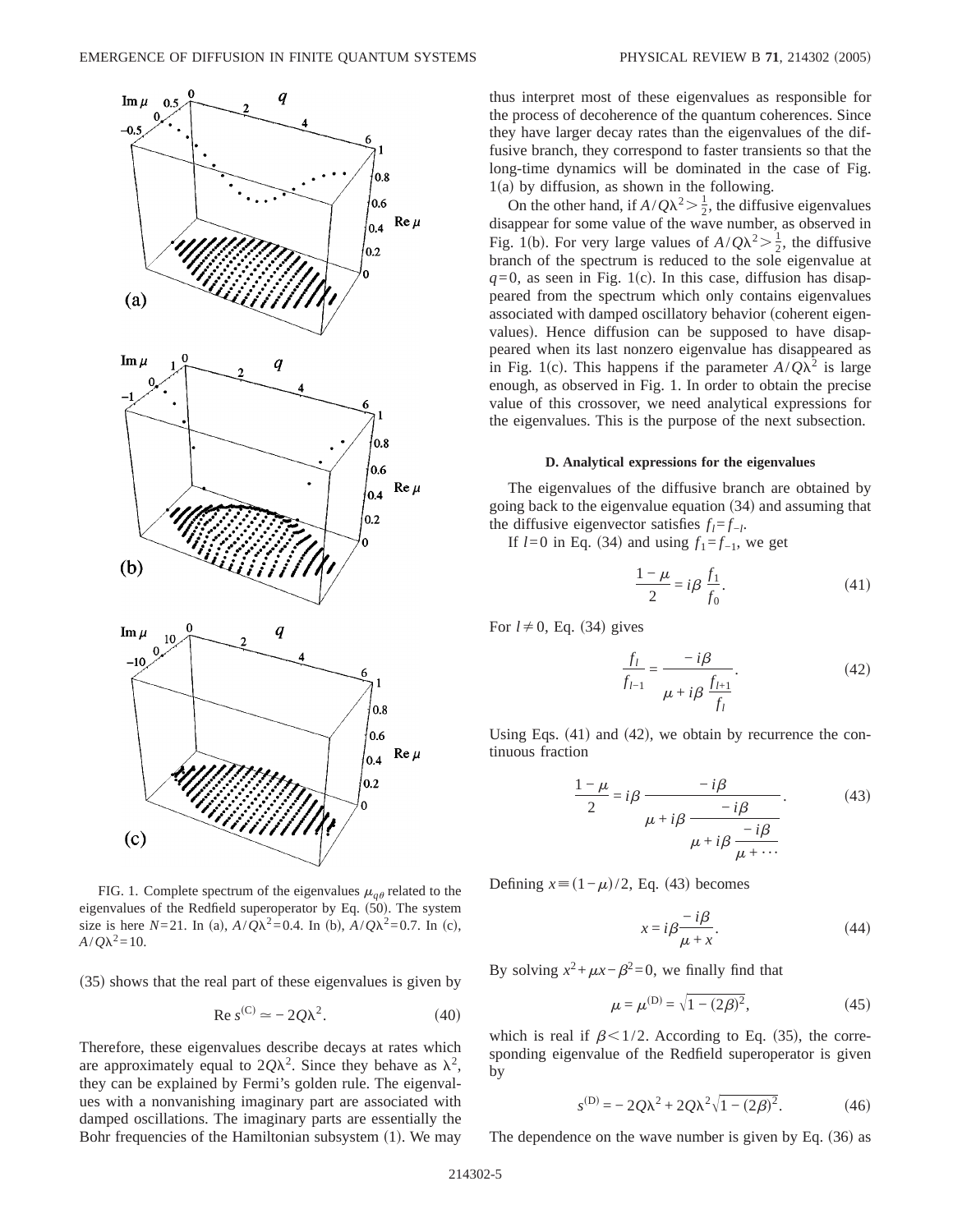$$
s^{(D)} = -2Q\lambda^2 + 2Q\lambda^2\sqrt{1 - \left(\frac{2A}{Q\lambda^2}\sin\frac{q}{2}\right)^2},
$$
 (47)

with the wave number  $q$  taking the discrete values (30). We notice that possible finite-size corrections are exponentially small in the chain length  $N$  and negligible.<sup>34</sup> Expanding Eq.  $(47)$  in powers of the wave number, we find the dispersion relation  $(39)$  of diffusion with the diffusion coefficient

$$
D = \frac{A^2}{Q\lambda^2}.\tag{48}
$$

This result shows that the diffusion coefficient of the present model is proportional to the square of the width 4*A* of the energy band and inversely proportional to the constant  $(12)$ characterizing the interaction of the subsystem with its environment and the square of the coupling parameter  $\lambda$ . The diffusion coefficient increases as the coupling to the environment vanishes. Indeed, in the absence of coupling, the quantum particle follows a ballistic motion on the chain and the diffusion coefficient is infinite in this limit. The environment hinders the ballistic motion by its thermal fluctuations. As shown in Appendix B, the diffusion coefficient is inversely proportional to the temperature and the conductivity of the model inversely proportional to the square of the temperature as expected.

Beside the diffusive eigenvalue, there exist the other family of eigenvalues responsible for simple decay processes. To derive the other family of eigenvalues, we assume instead that the eigenvectors of Eq. (34) takes the form  $f_l = e^{i\theta l}$  and that the diagonal element  $l=l'=0$  which is equal to unity is negligible. This assumption is confirmed numerically and has also been verified analytically.<sup>34</sup> Accordingly, the corresponding eigenvalues are given by

$$
\mu^{(C)} = 2i\beta \cos \theta, \qquad (49)
$$

where  $\theta$  is a real number. Therefore, we now have that

$$
s^{(C)} = -2Q\lambda^2 + i4Q\lambda^2 \beta \cos \theta \tag{50}
$$

or, equivalently,

$$
s^{(C)} = -2Q\lambda^2 + i4A \sin\frac{q}{2} \cos\theta, \qquad (51)
$$

in terms of the wave number  $q$  given by Eq. (30). Since this family contains  $N^2$ −*N* eigenvalues, the angle  $\theta$  also takes about *N* discrete values. We see that these eigenvalues have a real part giving damping rates equal to  $2Q\lambda^2$  independently of the wave number  $q$ , as numerically observed with Eq.  $(40)$ . Since Eq.  $(51)$  is the result of the approximation that the diagonal element  $l=l'=0$  is neglected, we should expect corrections depending on the chain length *N*. These finitesize corrections are responsible for the fine structures seen in Fig.  $1^{34}$  Moreover, the eigenvalues (51) have a nonzero imaginary part corresponding to damped oscillatory behavior in the dynamics. They therefore describe the short-time decay of the quantum coherences of the subsystem. These eigenvalues characterize the decoherence of the quantum dynamics on the chain and are denoted by the superscript  $(C)$  in reference to their role in the decay of the quantum coherences.

We notice that the damping rates of the coherent eigenvalues  $(51)$  are larger than or equal to those of the diffusive eigenvalues  $(47)$ , as observed in Fig. 1. According to Eq.  $(12)$ , the damping rates of the coherent eigenvalues are, contrary to the diffusive rates, proportional to the temperature of the environment and to the square of the coupling parameter.

The theoretical analysis here above provides us with analytical expressions for the two families of eigenvalues seen in the previous numerical analysis. They also explain the crossover between the diffusive and the nondiffusive regimes seen in Fig. 1.

#### **E. Crossover between the diffusive and nondiffusive regimes**

We see in Fig.  $1(a)$  that the diffusive eigenvalues  $(47)$ exist for all the values of the wave number  $q$  in the case  $A/Q\lambda^2 < \frac{1}{2}$ , which implies  $\beta < \frac{1}{2}$ . However, if  $A/Q\lambda^2 > \frac{1}{2}$ , the diffusive eigenvalues disappear as expected for the values of the wave number corresponding to  $\beta > \frac{1}{2}$ . This situation is observed in Fig. 1(b). According to Eq.  $(47)$ , the critical value of the wave number where the diffusive branch meets the other family of coherent eigenvalues is equal to

$$
q_{\rm c} = 2 \arcsin \frac{Q\lambda^2}{2A}.
$$
 (52)

If this critical wave number is smaller than the smallest nonvanishing discrete value  $(30)$  allowed by the finiteness of the chain, the diffusive branch of the spectrum is reduced to the sole eigenvalue  $q=0$ , as seen in Fig. 1(c). Consequently, the crossover between the diffusive and nondiffusive regimes happens at

$$
q_{\rm c} = \frac{2\pi}{N}.\tag{53}
$$

Hence the diffusive branch disappears when the value of  $\beta$ for the first nonzero eigenvalue corresponding to  $q=2\pi/N$  is larger than the critical value  $\beta_c = \frac{1}{2}$ . This happens when the coupling parameter exceeds the critical value given by

$$
\lambda_{\rm c} = \sqrt{\frac{2A}{Q} \sin \frac{\pi}{N}} \stackrel{N>5}{\simeq} \sqrt{\frac{2A\pi}{QN}}.\tag{54}
$$

This condition can be translated in terms of the critical size of the chain,

$$
N_c = \frac{\pi}{\arcsin \frac{Q\lambda^2}{2A}} \approx \frac{2\pi A}{Q\lambda^2},
$$
\n(55)

below which diffusive behavior no longer exists and the relaxation is only controled by simple decay processes with rates approximately given by  $2Q\lambda^2$ . We point out that the diffusion always exists in the infinite-system limit  $(N \rightarrow \infty)$  in which case  $\lambda_c$  can be arbitrarily small. The critical size (55) is proportional to the width 4*A* of the energy band and inversely proportional to the temperature according to Eq.  $(12)$ . The higher the temperature, the smaller are the chains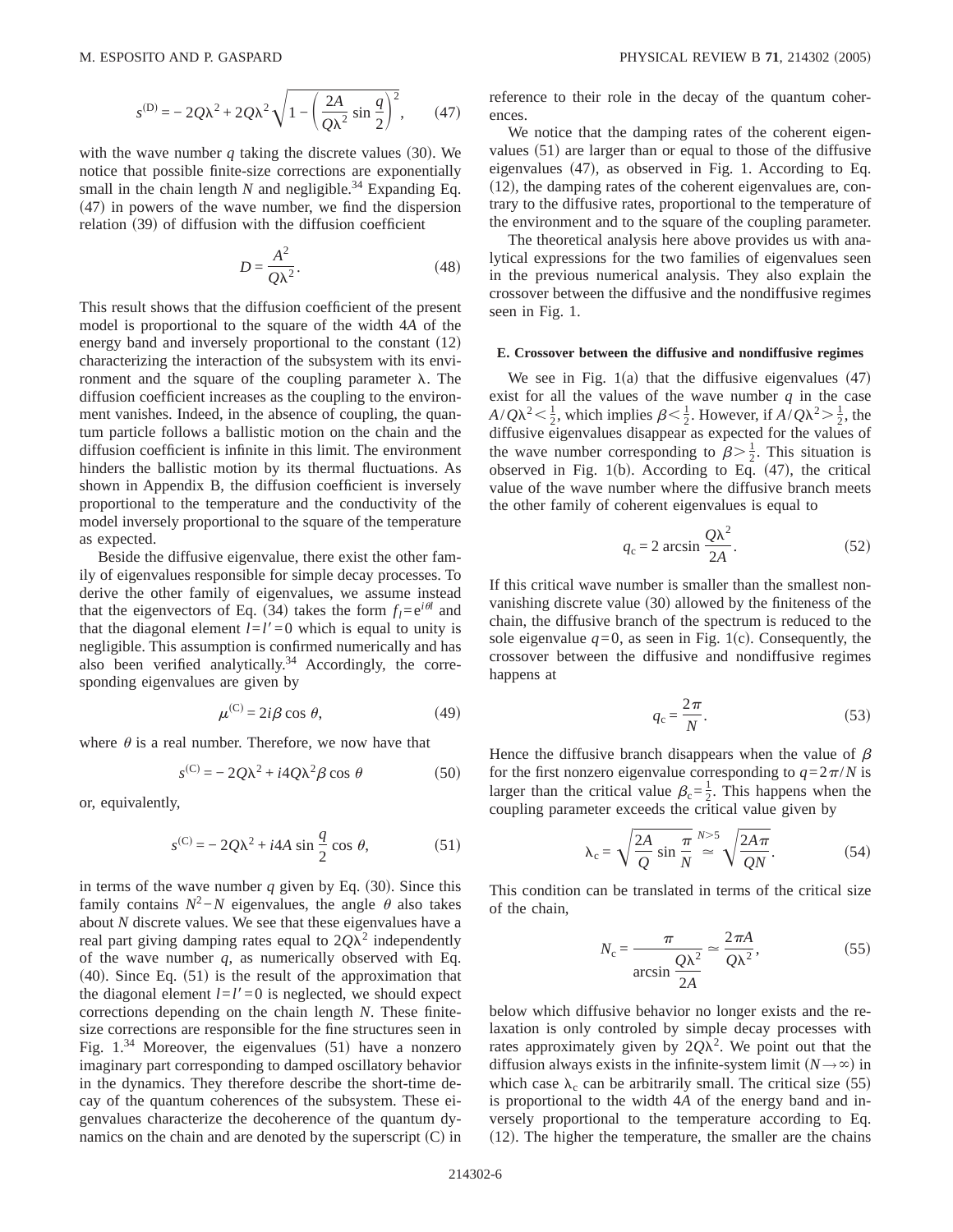where the crossover from simple decay to diffusion happens.

We notice that a similar crossover would also exist in a finite open chain with reflecting boundary conditions at its two ends.

### **IV. DYNAMICAL ANALYSIS**

We have described in the last section the crossover between the nondiffusive and diffusive regimes in terms of the spectrum of the Redfield superoperator. We now need to discuss the dynamical implications of our spectral analysis.

## **A. Theoretical predictions**

The spectrum of the Redfield superoperator determines the full dynamics of the subsystem interacting with its environment. In fact, projecting Eq.  $(16)$  in the site basis and using the Bloch property  $(22)$ , we can write

$$
\rho_{ll'}(t) = \sum_{q,\theta} e^{s_{q\theta} t + ilq} c_{q\theta}(0) \rho_{0,l'-l}^{q\theta}.
$$
 (56)

We see that the imaginary part of the eigenvalues  $s_{q\theta}$  will generate oscillations in the dynamics and that the real part of these eigenvalues will cause a damping. The contribution to the long-time dynamics from the modes of the Redfield superoperator corresponding to the eigenvalues  $s_{a\theta}$  which have a large real part is very small. Only the modes corresponding to eigenvalues with a small real part will significantly contribute to the long-time dynamics and therefore to the transport property of the system. Here, we mainly want to focus on the long-time dynamics.

As pointed out in Sec. III E, the subsystem evolves in a nondiffusive regime if the chain is small enough  $\lambda < \lambda_c$ . In this regime, there is no diffusive eigenvalue so that the longtime dynamics is dominated by the eigenvalues  $(51)$  describing the decay of the quantum coherences. The relaxation rates associated with these eigenvalues are given by their real part, as seen in Sec. III C. Since these eigenvalues have a nonvanishing imaginary part, the slowest modes relax exponentially but with oscillations. These damped oscillations are reminiscent of a similar behavior in the spin-boson model.<sup>1</sup> We can thus interpret these damped oscillations as due to the damping of the quantum coherences.

For a sufficiently large chain  $\lambda > \lambda_c$ , these damped oscillations disappear because the eigenvalues of the Redfield superoperator with the smallest real part are now the diffusive eigenvalues  $(47)$ . In this case, the lowest relaxation rate is given by Eq.  $(39)$  with the diffusion coefficient  $(48)$ ,

$$
s^{(\text{D})} \simeq -Dq^2 = -D\left(\frac{2\pi}{N}\right)^2 = -\frac{4\pi^2 A^2}{Q\lambda^2 N^2},\tag{57}
$$

because the wave number of the slowest nontrivial mode takes the value  $q=2\pi/N$  and is inversely proportional to the length *N* of the chain. The signature of the diffusive regime is therefore that the relaxation rate scales as  $N^{-2}$ .

This behavior is consistent with the famous Einstein relation for the definition of the diffusion coefficient. Indeed, we can define the position operator of the subsystem  $\hat{x}$  by

$$
\langle l|\hat{x}|l'\rangle = l\,\delta_{ll'}.\tag{58}
$$

The variance of the position is therefore given by

$$
\langle \hat{x}^2 \rangle(t) = \sum_{l=0}^{N-1} l^2 \rho_{ll}(t), \tag{59}
$$

where, using Eq.  $(56)$ ,

$$
\rho_{ll}(t) = \sum_{q,\theta} a_{q\theta}(0) e^{s_{q\theta}t + ilq},\tag{60}
$$

with the newly defined coefficients  $a_{q\theta}(0) = c_{q\theta}(0)\rho_{00}^{q\theta}$ . In the long-time limit and for a large enough chain, only the diffusive eigenvalues  $s^{(D)}$  of spectrum will significantly contribute to the dynamics and one can write

$$
\rho_{ll}(t) = \sum_{q\theta}^{t \to \infty} a_q \theta(0) e^{s_{q\theta} t + ilq}, \qquad (61)
$$

 $\mu$  where  $s_{q\theta} = -Dq^2$ . Using  $q_j = j2\pi/N$ ,  $\Delta q = q_{j+1} - q_j = 2\pi/N$ , and  $f(q_j) = Na_{q_j\theta}(0)$ , we get

$$
\rho_{ll}(t) = \frac{1}{2\pi} \sum_{j=0}^{N-1} \Delta q f(q_j) e^{-Dq_j^2 t + ilq_j},
$$
\n(62)

which becomes in the limit of an arbitrarily large chain

$$
\rho_{ll}(t) = \frac{1}{2\pi} \int_{-\infty}^{+\infty} dq f(q) e^{-Dq^2 t + ilq}.
$$
 (63)

If we choose an initial condition of the density function centered on a given site,  $f(q)=1$ , and

$$
\rho_{ll}(t) = \frac{8e^{-t^2/4Dt}}{\sqrt{4\pi Dt}}.\tag{64}
$$

Finally, we recover the well-known Einstein relation for the diffusion coefficient:

$$
\begin{aligned} N, t \to \infty \\ \langle \hat{x}^2 \rangle(t) &= 2Dt. \end{aligned} \tag{65}
$$

This demonstration is also a justification for calling diffusive the eigenvalues  $(47)$ .

#### **B. Numerical results**

The previous theoretical predictions are confirmed by the numerical integration of the Redfield equation.

Let us define the quantity we compute. Equation  $(56)$  can be written as

$$
\rho_{ll}(t) = \sum_{q\theta} e^{s_q \theta^{t+l} q} a_{q\theta}(0),
$$
\n(66)

where  $a_{q\theta}(0) = c_{q\theta}(0)\rho_{00}^{q\theta}$ . If we introduce

$$
\tilde{\rho}(q',t) = \sum_{l=0}^{N-1} \rho_{ll}(t) e^{-ilq'},
$$
\n(67)

we find using Eq.  $(5)$  that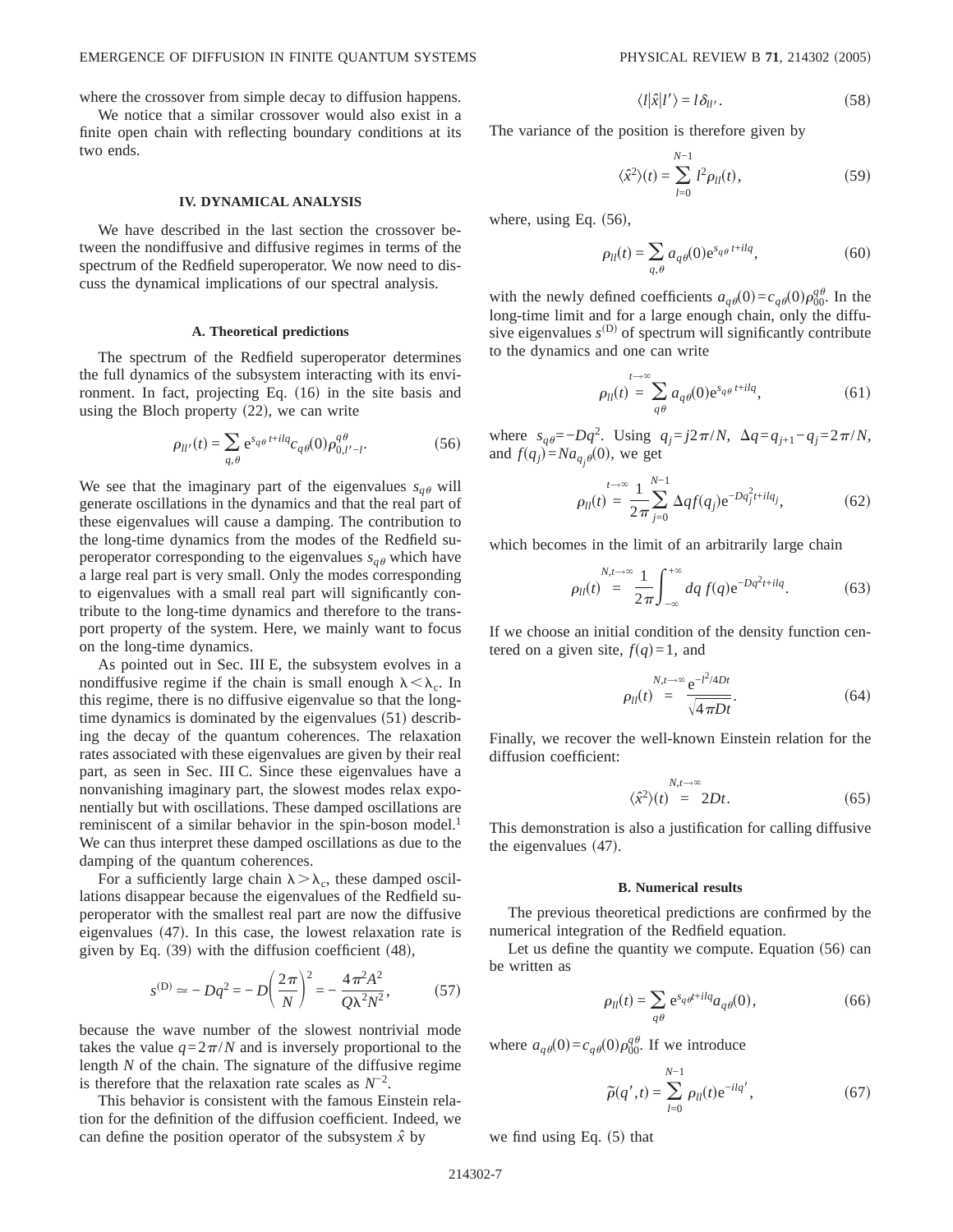

FIG. 2. (Color online) Crossover between the nondiffusive and diffusive regimes for a chain of size  $N=20$  and parameters  $E_0=0$ ,  $A=0.1$ , and  $Q=1$ . The crossover occurs around the critical value  $\lambda_c$ =0.177 given by Eq. (54). (a) The quantity  $|X(t)|$  versus the rescaled time  $\lambda^2 t$  in order to identify the nondiffusive regime. (b) The quantity  $|X(t)|$  versus the rescaled time  $t/(\lambda N)^2$  in order to identify the diffusive regime. As predicted, the nondiffusive regime manifests itself if  $\lambda < \lambda_c = 0.177$  and the diffusive regime if  $\lambda > \lambda_c$ =0.177. The quantity  $|X(t)|$  is defined in Eq. (69).

$$
\tilde{\rho}(q',t) = N \sum_{\theta} a_{q'\theta}(0) e^{s_{q'\theta}t}.
$$
\n(68)

The evolving quantity we have computed is

$$
|X(t)| = |\tilde{\rho}(q_1, t)|,\t(69)
$$

where we recall that  $q_1=2\pi/N$ . We consider that the subsystem has initial conditions given by

$$
\rho_{ll'}(0) = \delta_{ll'}\delta_{l0}.\tag{70}
$$

This means that  $\sum_{\theta} a_{q\theta}(0) = 1/N$ . The quantity *X*(*t*) is initially equal to unity  $[X(0)=1]$  and tends to zero after long times  $[X(\infty)=0]$  in an exponential way determined by the smallest nonvanishing real part of the eigenvalues  $s_{q, \theta}$ .

Figures 2(a) and 2(b) depict the relaxation curves of  $|X(t)|$ for different values of the coupling parameter  $\lambda$  but to the same chain size *N*. In order to determine the regime, we use two different scalings with respect to the time. Figure  $2(a)$ 



FIG. 3. (Color online) The quantity  $|X(t)|$  defined by Eq. (69) versus the rescaled time  $t/(\lambda N)^2$  for various sizes  $N=20-50$  of the chain. The parameters are  $E_0=0$ ,  $A=0.1$ ,  $Q=1$ , and  $\lambda=0.3$ . Here, the system is always in the diffusive regime because  $N>N_c=6.73$ .

has the scaling  $\lambda^2 t$ , which is characteristic of the nondiffusive regime. Instead, Fig. 2(b) has the scaling  $t/(\lambda N)^2$ , which is characteristic of the diffusive regime. Therefore, the curves clustering in Fig.  $2(a)$  correspond to values of the coupling parameter such that  $\lambda < \lambda_c$  (in the nondiffusive regime) and they relax with damped oscillations at rates given by Eq.  $(40)$ . On the other hand, the curves clustering in Fig.  $2(a)$  correspond to values of the coupling parameter such that  $\lambda > \lambda_c$  (in the diffusive regime) and they relax exponentially without oscillations at a rate given by Eq.  $(57)$ .

Figure 3 depicts the relaxation curves for chains of different sizes *N* but the same value of the coupling parameter. Here, the chain is in the diffusive regime as evidenced by the clustering of the different curves with the time scaling  $t/(\lambda N)^2$ . This figure numerically demonstrates the property of diffusion for  $\lambda > \lambda_c$  or  $N > N_c$ .

An important remark is that the time scaling of the nondiffusive regime is naturally expected from perturbation theory. Indeed, according to perturbation theory, the relaxation rates are proportional to the square of the coupling parameter  $\lambda$ . This is consistent with the fact that the Redfield quantum master equation is obtained by second-order perturbation theory in the coupling parameter from the complete von Neumann equation for the subsystem interacting with its environment. It is quite remarkable that the time scaling of the relaxation is completely different in the diffusive regime where the relaxation rate depends on the inverse of the square of the coupling parameter.

In Figs. 4–6 we have represented the time evolution of the probability  $P = \rho_l(t)$  to occupy a given site of the subsystem for three different values of the coupling parameter. In Fig. 4, the coupling parameter is zero and the time evolution of the subsystem is purely Hamiltonian. The wave packet follows a ballistic motion along the chain which forms a closed loop due to the periodic boundary conditions. At long times, the evolution presents wavy interferences showing the coherent character of the dynamics in this uncoupled case. In Fig. 5, the coupling parameter is such that the subsystem relaxes in the nondiffusive regime. The dy-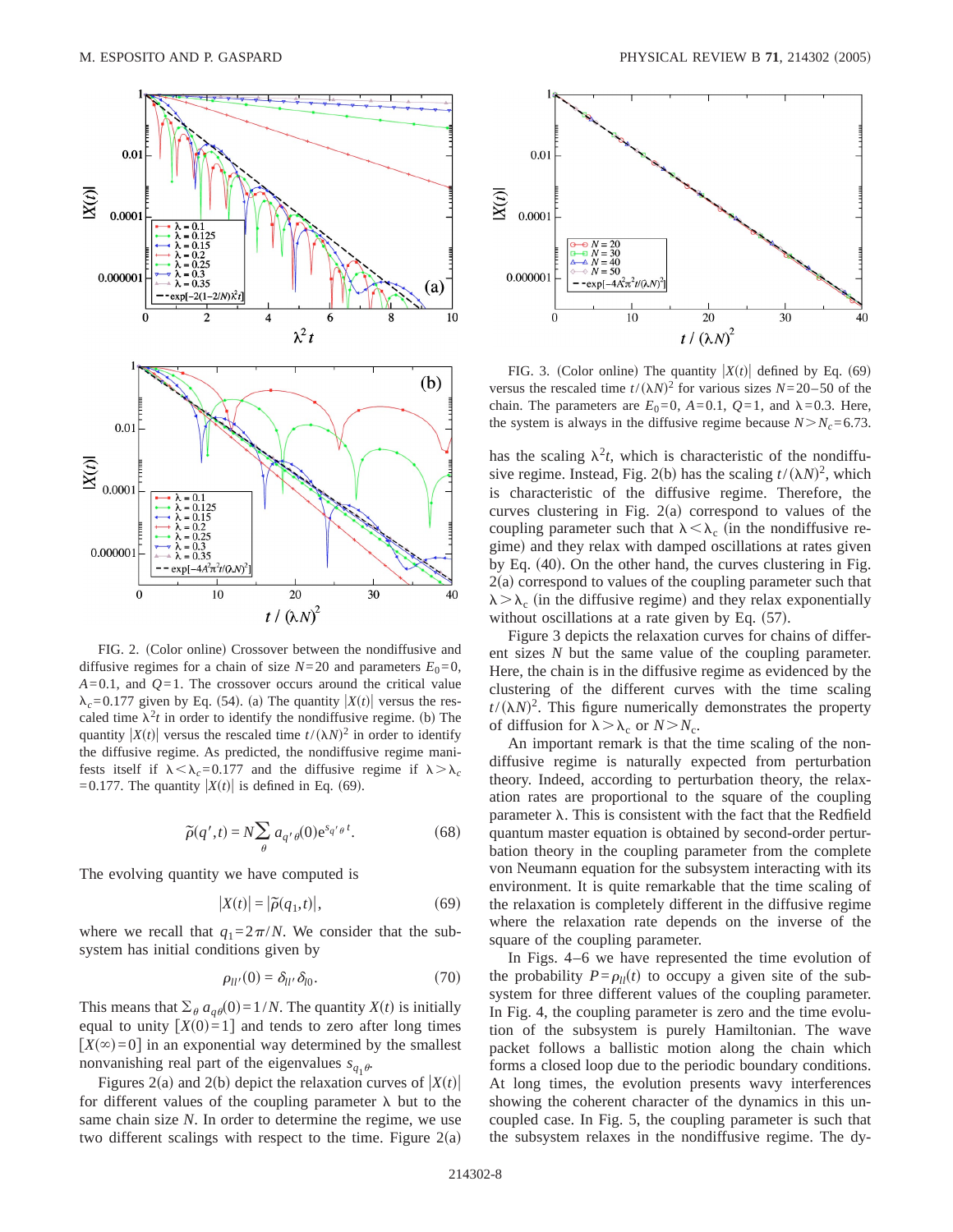



FIG. 4. (Color online) Representation of the time evolution of the probability  $P = \rho_l(t)$  to occupy a given site of the subsystem. The initial conditions correspond to a Gaussian wave packet of standard deviation 2 centered on the site *l*=25. The parameter values are:  $N=50$ ,  $E_0=0$ ,  $A=0.1$ ,  $Q=1$ , and therefore  $\lambda_c=0.1121$ . The system is isolated  $(\lambda=0)$  and the time evolution is thus a pure Hamiltonian multiperiodic dynamics. The center of the wave packet travels ballistically around the chain which forms a closed loop.

namics still presents wavy interferences, but they are damped by the dissipation to the environment. We notice that the center of the wave packet still travels along the chain but it is damped. Finally, in Fig. 6, the coupling parameter is now such that the subsystem relaxes in the diffusive regime. The dynamics of the subsystem is no longer coherent and the wavy interferences have disappeared. In this case, the center of the wave packet no longer moves along the chain but that it spreads diffusively.



FIG. 5. (Color online) Representation of the time evolution of the probability  $P = \rho_l(t)$  to occupy a given site of the subsystem. The situation is the same as in Fig. 4, except that the system is now interacting with its environment with the coupling parameter  $\lambda$ =0.05. The system therefore relaxes in the nondiffusive regime ( $\lambda$ )  $\langle \lambda_c=0.1121\rangle$  and the time evolution is a damped multiperiodic dynamics. However, the center of the wave packet keeps traveling ballistically around the chain.

## **V. CONCLUSIONS**

In the present paper, we have shown how the transport property of diffusion can emerge in a quantum chain interacting with a thermal environment. For this purpose, we have considered a simple model in which a tight-binding Hamiltonian with a single energy band is coupled to a thermal environment. The coupling is characterized by correlation functions which decay on time scales longer than the thermal time scale, but shorter than the subsystem time scale. The reduced dynamics of the subsystem is described by a Red-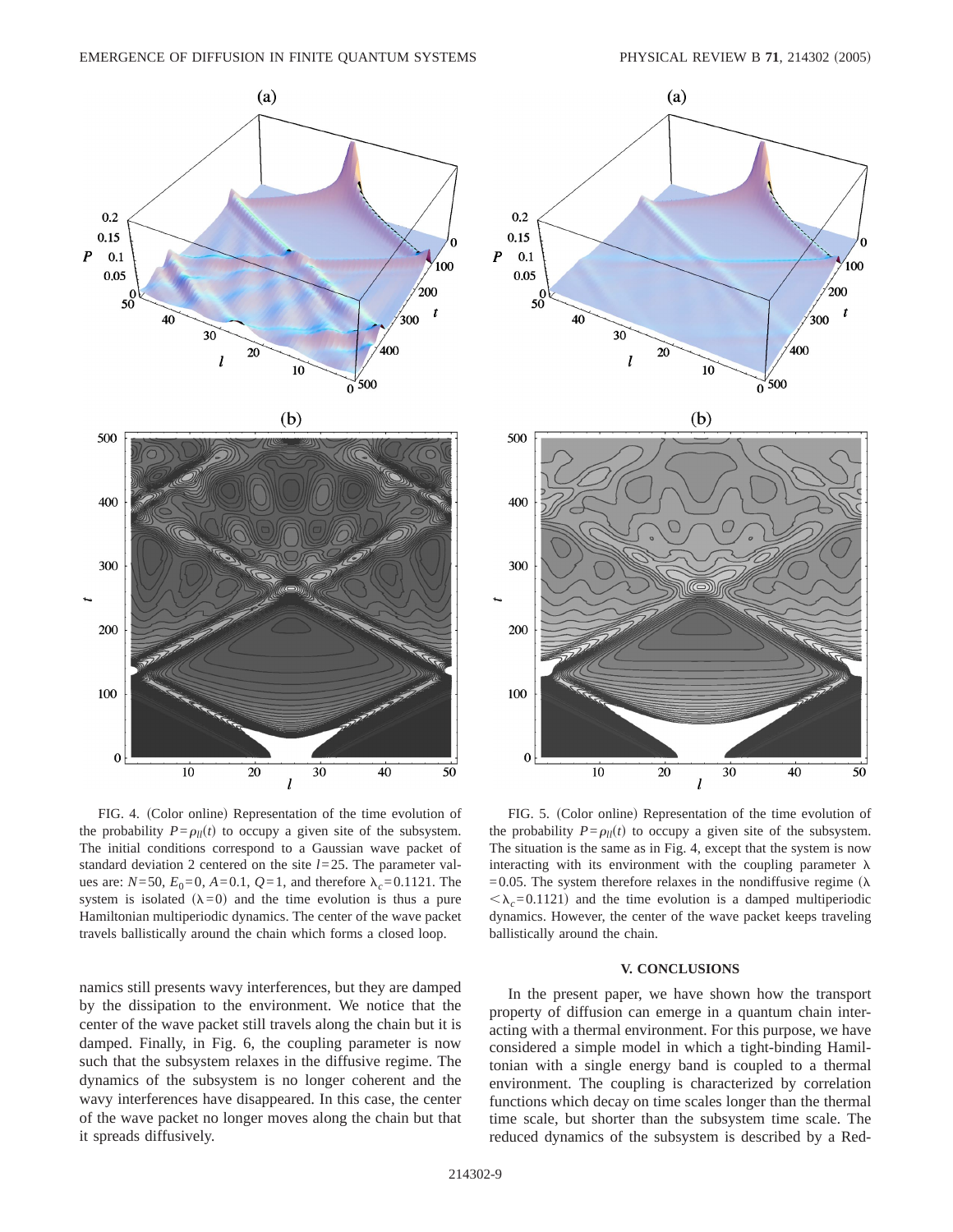

FIG. 6. Representation of the time evolution of the probability  $P = \rho_l(t)$  to occupy a given site of the subsystem. The situation is the same as in Fig. 5, but the coupling between the system and its environment is stronger ( $\lambda$ =0.15). The system here relaxes in the diffusive regime ( $\lambda > \lambda_c = 0.1121$ ). The multiperiodicity has disappeared, the center of the wave packet does not move, and a diffusive spreading of the wave packet can be observed.

field quantum master equation which takes, for such environments, a Lindblad form. Thanks to the invariance under spatial translations, we can apply the Bloch theorem to the density matrix of the subsystem. In this way, we succeeded in diagonalizing the Redfield superoperator. The eigenvalues control the time evolution of the subsystem and its relaxation to the thermodynamic equilibrium. Two kinds of eigenvalues were obtained: the eigenvalues giving the dispersion relation of diffusion along the one-dimensional subsystem and other eigenvalues which describe the decay of the quantum coherences—i.e., the process of decoherence in the subsystem.

The properties of the system depend on the length *N* of the one-dimensional chain, on the width 4*A* of the energy band of the unperturbed tight-binding Hamiltonian, and on the intensity *Q* of the environmental noise multiplied in the combination  $Q\lambda^2$  with the square of the coupling parameter  $\lambda$  of perturbation theory.

We discovered that, for a finite chain, there are two regimes depending on the chain length *N* and the physical parameters  $A$  and  $Q\lambda^2$ .

For finite chains smaller than a critical size  $N_c$  given by Eq.  $(55)$ , there is a nondiffusive regime characterized by a time evolution with oscillations damped by decay rates proportional to  $Q\lambda^2$ . The oscillations come from the time evolution of the quantum coherences at the Bohr frequencies. They are damped due to the coupling with the environment. This nondiffusive regime exists if the coupling parameter is smaller than a critical value which is inversely proportional to the square root of the chain size *N*,  $\lambda < \lambda_c = O(N^{-1/2})$ .

Longer chains evolve in the diffusive regime with a monotonic decay on long times at a rate controled by a diffusion coefficient. In this regime, the slower relaxation mode relaxes exponentially in time with the scaling  $t/(\lambda N)^2$ .

In the limit of an infinite chain  $N \rightarrow \infty$  and for a nonvanishing coupling parameter  $Q\lambda^2$ , the nondiffusive regime disappears and the system always diffuses.

According to Eq.  $(48)$ , the diffusion coefficient is proportional to the square of the width 4*A* of the energy band and inversely proportional to the intensity  $Q\lambda^2$  of the environmental noise. We are thus in the presence of a mechanism of diffusion in which the quantum tunneling of the particle from site to site is perturbed by the environmental fluctuations. For an Ohmic coupling to the environment, the constant *Q* is proportional to the temperature and therefore the diffusion coefficient is inversely proportional to the temperature. By using Einstein's relation between the diffusion coefficient and the conductivity, this latter is inversely proportional to the square of the temperature as it is the case in many circumstances.<sup>28,35,36</sup> In this regard, the model used as a vehicle of the present study present many typical features of quantum diffusion and conductivity.

In conclusion, we believe that the crossover between the nondiffusive and diffusive regimes we have obtained in the present paper is a general phenomenon of a whole class of quantum systems sustaining transport of quantum particles or charges such as molecular wires or carbon nanotubes in the form of closed loops. The present results provide an understanding of the emergence of diffusion out of quantum coherent behavior as the size of the loop increases.

## **APPENDIX A: TEMPERATURE DEPENDENCE OF THE ENVIRONMENT CORRELATION FUNCTION**

As a consequence of the quantum fluctuation-dissipation theorem, the environment correlation function can be expressed in terms of the spectral strength  $J(\omega)$  according to

$$
\alpha(t) = \int_0^\infty d\omega \, J(\omega) \bigg( \coth \frac{\omega}{2k_B T} \cos \omega t - i \sin \omega t \bigg).
$$
\n(A1)

The Fourier transform of the environment correlation function, which is given by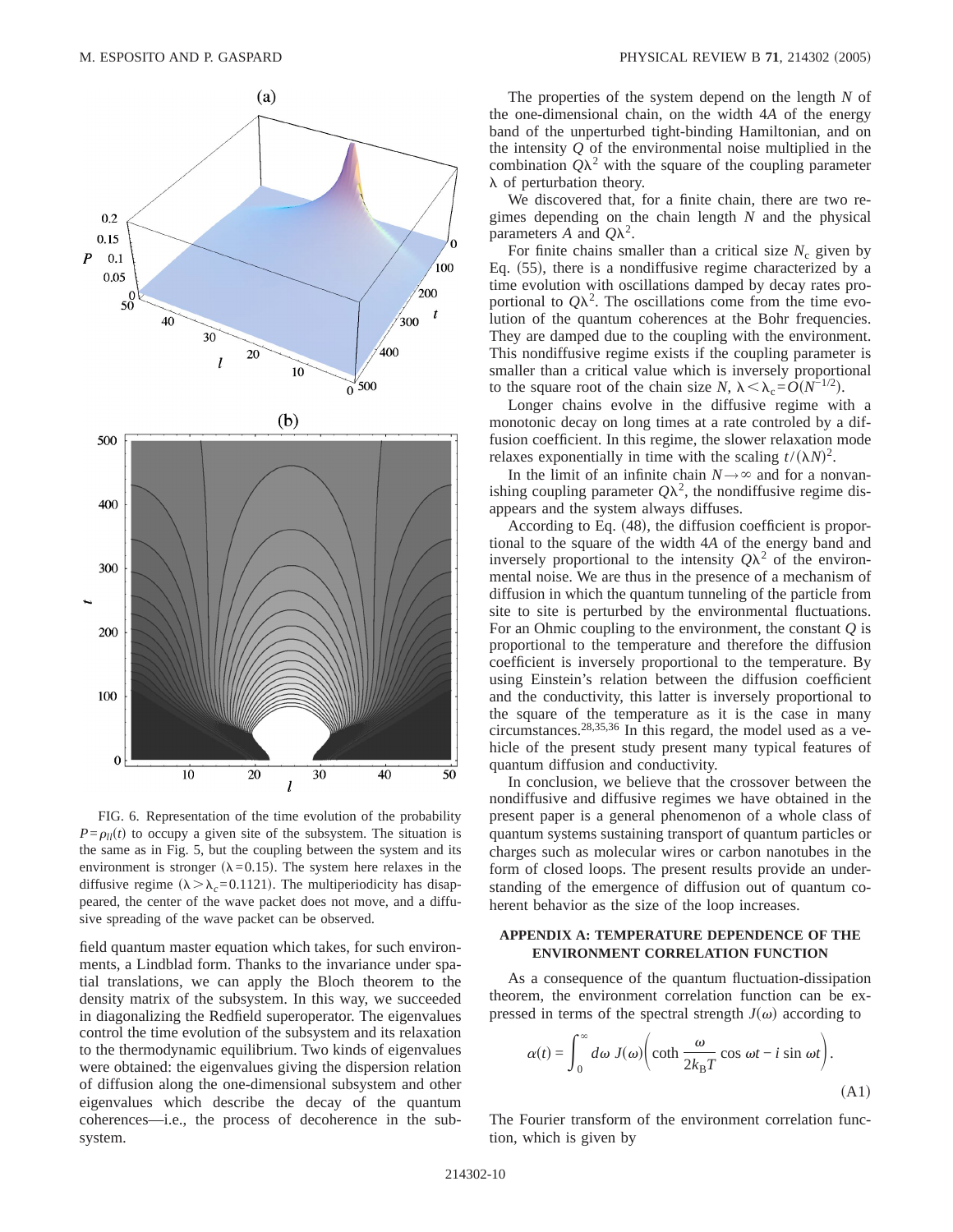$$
\widetilde{\alpha}(\omega) = \int_{-\infty}^{+\infty} \frac{dt}{2\pi} e^{i\omega t} \alpha(t), \tag{A2}
$$

is therefore related to the spectral strength by

$$
\widetilde{\alpha}(\omega) = \frac{1}{2} \operatorname{sgn}(\omega) J(|\omega|) \bigg( \coth \frac{\omega}{2k_{\mathrm{B}}T} + 1 \bigg), \tag{A3}
$$

where sgn $(\omega)$  denotes the sign of  $\omega$ . Empirical forms for the spectral strength are often used in the literature<sup>1,17</sup> such as

$$
J(|\omega|) = K|\omega|^{\gamma} e^{-|\omega|/\omega_b}, \tag{A4}
$$

where  $\omega_{\rm b}$  is a cutoff frequency and *K* a constant. The environment is called Ohmic if  $\gamma=1$ , sub-Ohmic if  $\gamma<1$ , and super-Ohmic if  $\gamma > 1$ . The correlation time  $\tau_{\rm b}$ , defined as the time over which the environment correlation function decays to zero, is given by the inverse of the cutoff frequency by  $\tau_{\rm b}=1/\omega_{\rm b}$ .

If one assumes that the thermal time of the environment  $t_{\text{th}} = 1/k_{\text{B}}T$  is shorter than the correlation time  $\tau_{\text{b}}$ , simplifications occur. The imaginary part of the environment correlation function becomes negligible compared to its real part and Eq.  $(A1)$  becomes

$$
\alpha(t) \simeq 2k_{\rm B}T \int_0^\infty d\omega \frac{J(\omega)}{\omega} \cos \omega t.
$$
 (A5)

Notice that the environment correlation function is now symmetric in time  $\alpha(t) = \alpha(-t)$ . The Fourier transform of the correlation function  $(A3)$  reduces to

$$
\tilde{\alpha}(\omega) \simeq k_{\text{B}} T \frac{J(|\omega|)}{|\omega|}.
$$
\n(A6)

Notice that the zero-frequency limit of the Fourier transform of the correlation function,

$$
\lim_{\omega \to 0} \tilde{\alpha}(\omega) = \lim_{\omega \to 0} K k_{\rm B} T |\omega|^{\gamma - 1}, \tag{A7}
$$

is well defined and nonvanishing only in the case of an Ohmic spectral strength  $\gamma=1$ .

As a consequence, the time integral of the correlation function defined by Eq.  $(11)$  is equal to

$$
Q = \frac{1}{2} \int_{-\infty}^{+\infty} d\tau \ \alpha(\tau) = \pi \tilde{\alpha}(0) = \pi K k_{\text{B}} T \tag{A8}
$$

and is therefore proportional to the temperature.

# **APPENDIX B: TEMPERATURE DEPENDENCE OF THE DIFFUSION COEFFICIENT AND THE CONDUCTIVITY**

Using Eqs.  $(12)$  and  $(48)$ , the diffusion coefficient of the present model can be written with its explicit temperature dependence:

$$
D = \frac{A^2}{\pi K \lambda^2 k_B T}.
$$
 (B1)

The conductivity  $\sigma$  can also be obtained using Einstein's relation

$$
D = \frac{\sigma}{e^2} \left( \frac{\partial \mu}{\partial n} \right)_T, \tag{B2}
$$

where *e* is the electric charge of the carriers, *n* their density, and  $\mu$  their chemical potential. Assuming a low density of carriers, the chemical potential depends on the density according to

$$
\mu = \mu^{0}(T) + k_{B}T \ln \frac{n}{n^{0}},
$$
 (B3)

so that the conductivity is given by

$$
\sigma = \frac{e^2 n}{k_B T} D = \frac{e^2 A^2 n}{\pi K \lambda^2 (k_B T)^2}.
$$
 (B4)

Therefore, the conductivity decreases as  $T^{-2}$  with the temperature. We notice that similar dependences are also obtained for the electric conductivity in conducting polymers<sup>28</sup> and in Fermi liquids.35,36 This inverse power law is due to the existence of a single conduction band in the model. The transport is therefore confined in this band and no thermally activated transport process can occur. The diffusive transport phenomenon can be viewed as the result of the tunneling of the particle through the potential barriers of the system. This tunneling is more and more affected as the temperature increases.

We expect that a crossover would occur to a regime where the diffusion coefficient has a temperature dependence of Arrhenius type if one considered a system with at least two conduction bands. In such systems, we should find that a crossover between the quantum tunneling regime and a thermally activated transport regime when  $k_B T$  becomes comparable to the energy spacing between the two bands.12,17,23,24,26,27

#### **ACKNOWLEDGMENTS**

The authors thank Professor G. Nicolis for support and encouragement in this research. M.E. is supported by the Fond pour la formation à la Recherche dans l'Industrie et dans l'Agriculture and P.G. by the National Fund for Scientific Research (F.N.R.S. Belgium). This research is financially supported by the "Communauté française de Belgique" s"Actions de Recherche Concertées," Contract No. 04/09- 312), the National Fund for Scientific Research (F.N.R.S. Belgium, F.R.F.C., Contract Nos. 2.4542.02 and 2.4577.04), and the U.L.B.